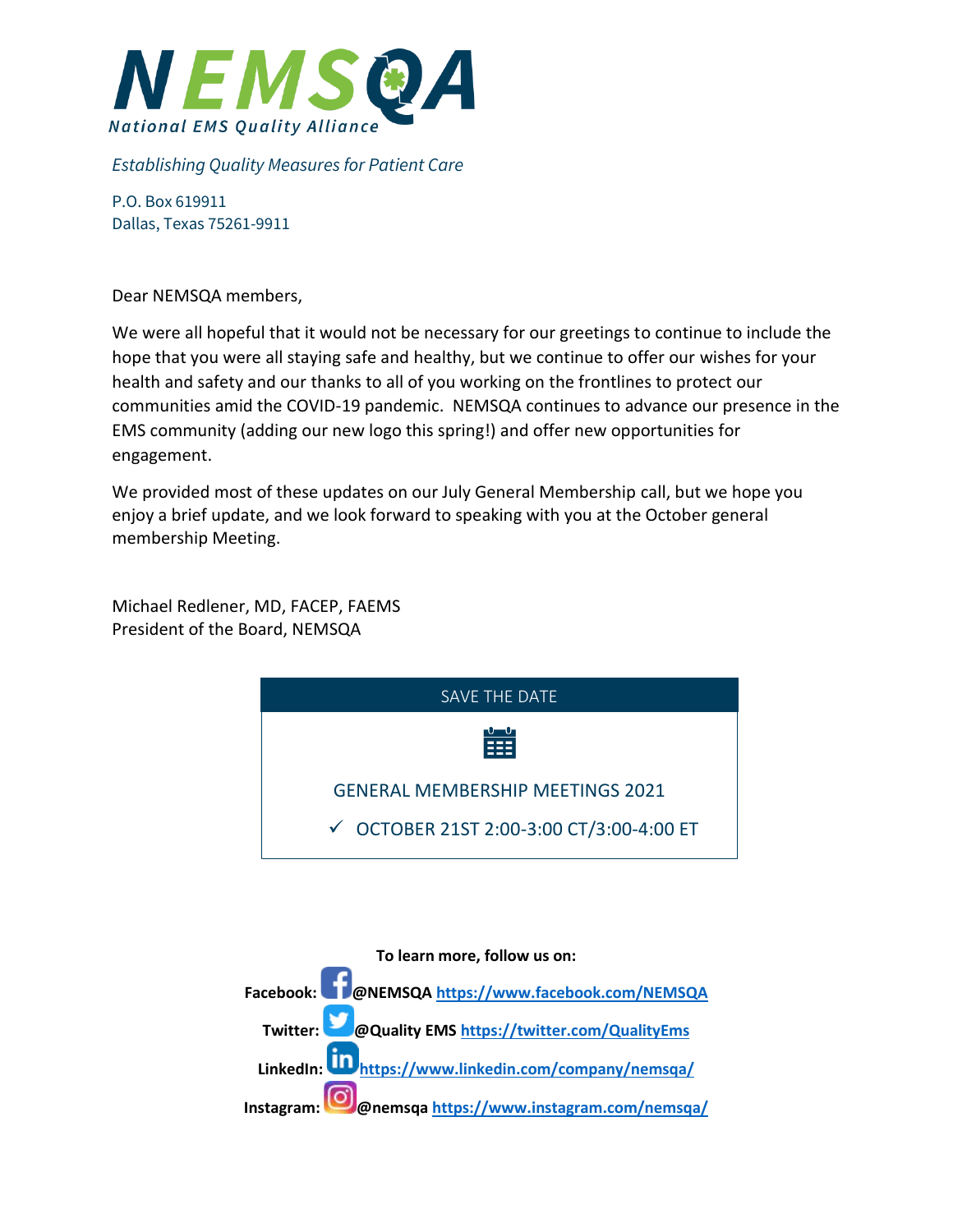# **NEMSQA Highlights**

## **Board Elections Update**

It is election season! There are 3 positions on the Board that are up for election. After the call for nominations, the current representatives all seek re-election and run uncontested.

- Michael Redlener, MD, FACEP, FAEMS representing National Association of EMS Physicians
- Brooke Burton, NRP, FACPE representing Nation EMS Management Association
- Robert Chaplin, MD, FAAP representing Air Medical Physician Association

Once these are confirmed, Board officer elections will be initiated and NEMSQA members will receive an e-mail with information on nominations and voting.

# **F.A.I.R Project Update**

Over the past several months, the FAIR project has been in the testing and public comment phase to refine the measures and specifications. Thank you for sharing the public comment with your membership and for those who completed the public comment survey. We would also like to extend a special thanks to Joshua Legler of NEMSIS for his support in ongoing refinement of the measure code especially the airway measures.

# **EMS Quality Improvement Partnership: Reducing Lights-and-Siren Advisory Committee**

NEMSQA, in collaboration with National Association EMS Physicians, NHTSA Office of EMS, The Center for Patient Safety and International Academies of Emergency Dispatch, is leading a national EMS Quality Improvement Partnership to put the National EMS Quality Alliance Measures to work. Use of lights-and-siren increases the number of crashes involving or caused by emergency vehicles resulting in preventable or unnecessary injury and mortality. This project will utilize the Institute for Healthcare Improvement's Breakthrough Series collaborative model to support national improvement in the NEMSQA safety measures on use of lights-andsiren during transport and response.

On July 31, NEMSQA hosted a webinar introducing the project and inviting EMS organizations to join the Advisory Committee.

- A recording of the webinar can be found here: [https://public.3.basecamp.com/p/oSNuuG4q3kCWZfqMVaUWt6jC.](https://public.3.basecamp.com/p/oSNuuG4q3kCWZfqMVaUWt6jC)
- Organizations can join the Advisory Committee by signing up here: <https://www.surveymonkey.com/r/57KKZDJ>
- Reach out to Sheree Murphy at smurphy@nemsga.org with any questions or suggestions.

We look forward to your support as we support implementation of the NEMSQA EMS measures.